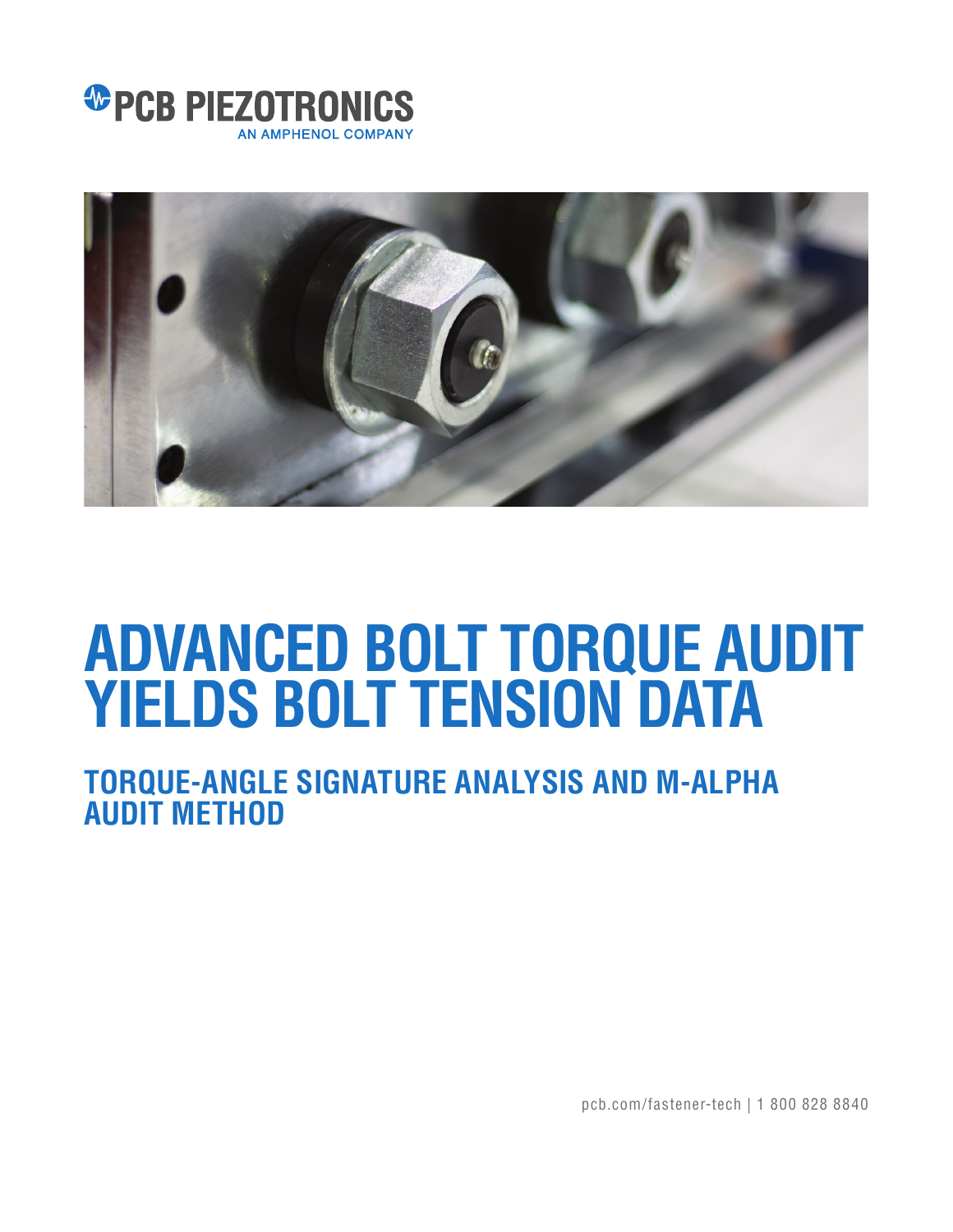### **Advanced Bolt Torque Audit Yields Bolt Tension Data Torque-Angle Signature Analysis & M-Alpha Audit Method**

Auditing the performance of tightened bolted joints has long been a priority of quality and assembly personnel in the manufacturing and maintenance fields. There have been many methods developed over the past 40 years to determine the "residual torque" on a tightened fastener and this value is used as a measure of joint integrity. Each of these techniques is a practical method of determining the torque remaining in the joint or the capability of the installation tool; however the true object of tightening a fastener is to produce a clamping load in the joint that will create a reliable assembly. The object of tightening a fastener is to achieve a tension load on the fastener that clamps the bolted components with sufficient force to create a reliable assembly.

What is needed is **a method of estimating the "residual tension"** achieved by a fastener in a bolted assembly (not torque). RS Technologies (a division of PCB Load & Torque, Inc.) developed and patented an auditing method known as the "**M-Alpha Torque-Tension Audit**", to estimate residual clamping load without having to rely on strain gaging a bolt, using ultrasonic methods, or using force washers. The ability to estimate both residual torque and residual tension on a bolted joint is the reason that the "M-Alpha" auditing process is considered to be a significant technological breakthrough for fastener tightness technology.

Because the M-Alpha audit method can permit the user to obtain bolt tension related measurements it represents a paradigm shift in the way "torque audits" can be conducted. Reliable bolted joints must have the proper clamp force holding the components together. Tension on the fastener is what is needed to be verified, not installation or "residual torque".

#### **Theory and Application of the M-Alpha Joint Auditing Method**

The patented M-Alpha joint auditing method is a process of estimating the amount of clamp load on a threaded fastener using torque-angle signature analysis. The method is based on locating the "Elastic Origin" and analysis of the torque-angle signature to determine the elastic tightening angle of turn. The angular displacement (turn) of the fastener stretches the bolt and compresses the parts being clamped. The elastic clamping region of the torque-angle signature is the region where clamping force is directly proportional to the angle of turn from the "elastic origin".

The elastic origin is located by projection of the straight-line portion of the signature curve backwards to zero torque, or the prevailing torque level in the case of thread locking interference type of applications.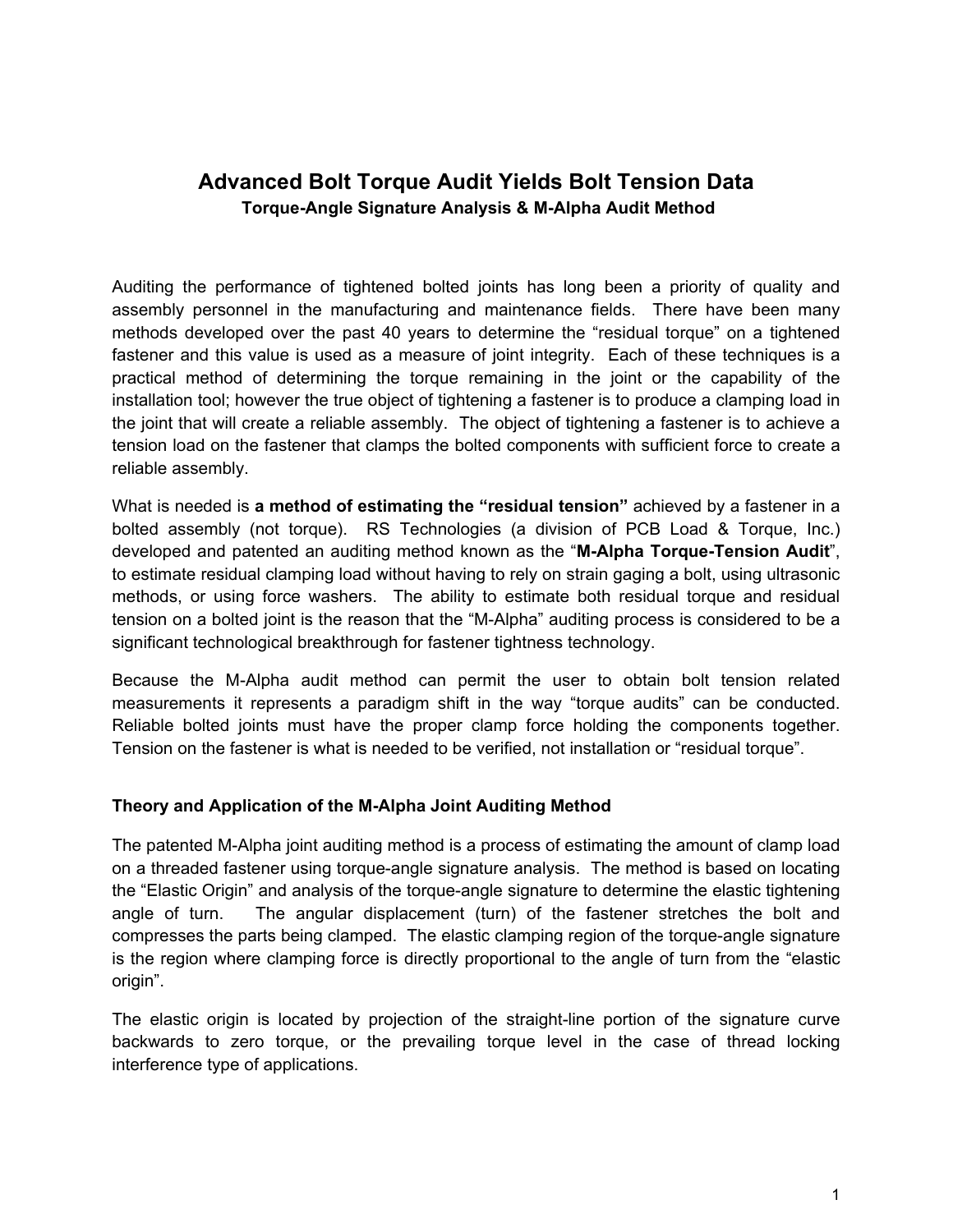This principal can be observed when viewing a clamp load-angle curve (see Figure 1). Once the curve becomes linear, the clamp load will increase at a consistent rate with each angle of rotation. This remains true until the curve stops being linear due to yielding of the fastener or the joint.



The amount of preload in the joint determines how well the joint will function when it experiences working loads. Insufficient preload is a major cause of fastener failures, leading to expensive machinery failures, tragic accidents, personal injuries and even loss of life.



*Figure 2: Torque Angle Plot* 

The torque-angle signature does not directly provide a measure of the fastener tension. However, it has been verified that for a given bolted joint, properly qualified, this signature can be used to directly estimate the clamping force on the bolt, as seen in Figure 2. For example, strain gages on a bolt or stud can be used to simultaneously measure the installation torque and the bolt tension. By scaling and plotting the measured torque and tension, shown in Figure 3, it is apparent that both are in direct proportion to each other.



*Figure 3: Torque-Tension Combined Scaled Plot*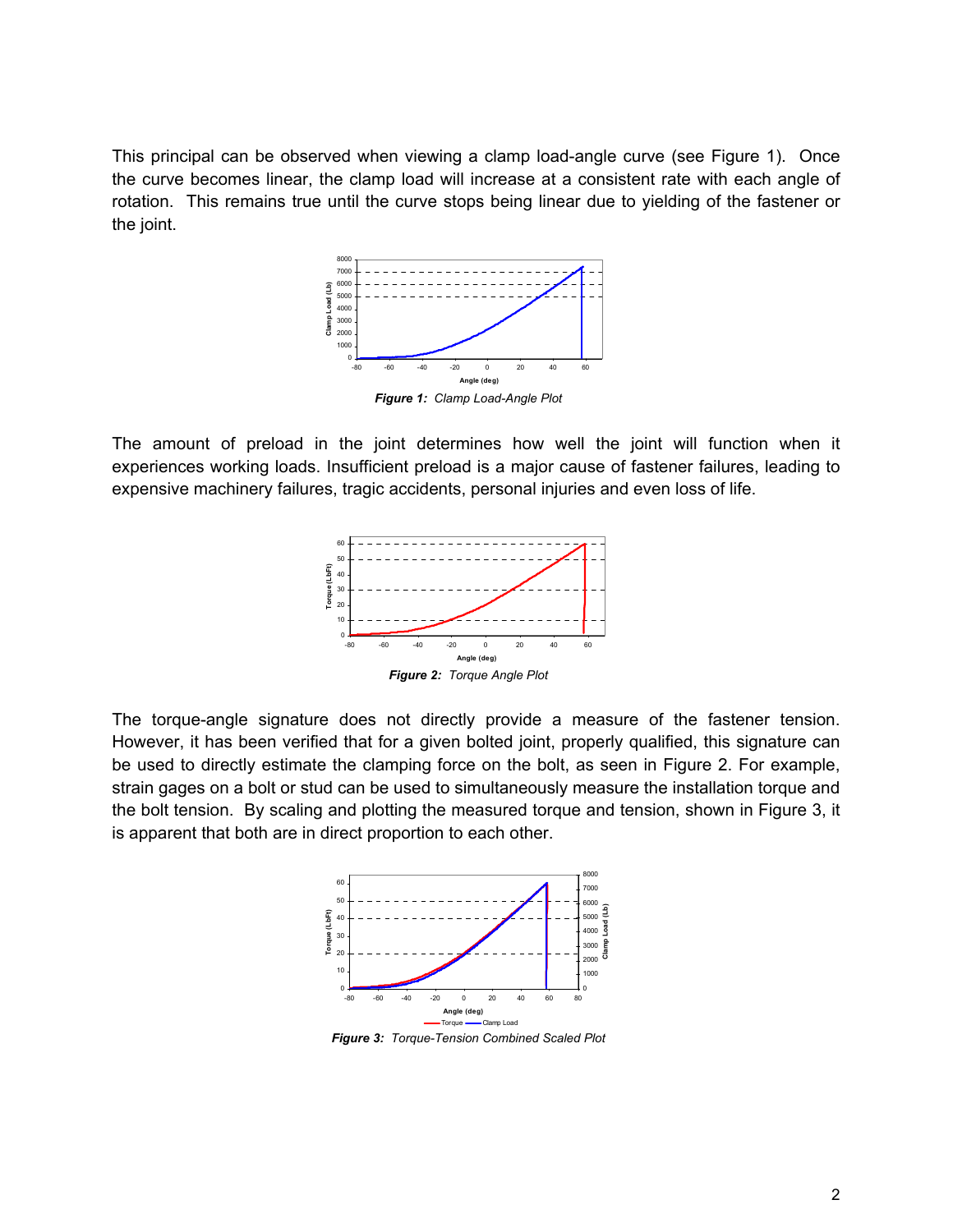The torque and clamp load plots match up precisely when the ordinates are scaled. This relationship for the linear portion of the torque-angle curve can be used to directly calculate the clamp load in the joint. This is a fundamental characteristic of bolted joints tightened below the yield point of the bolt or components being clamped.

#### **Performing the M-Alpha Joint Auditing Method**

The objective of the M-Alpha Audit process is to **determine the "Elastic Tightening Angle**" for a preciously tightened fastener. The amount of clamping load in the joint is directly proportional to the elastic tightening angle. The process of the torque-angle curve analysis is shown in Figures 7 through 10 to illustrate the concepts of the "Elastic Origin" and how the "Elastic Tightening Angle" is determined for a given bolted joint.

**Step 1:** Tighten the fastener with the specified torque (as seen in Figure 2, previously) stopping in the elastic clamping region.

**Step 2:** Locate two points on the linear section of the torque-angle signature curve (Figure 4).



*Figure 4: M-Alpha Tightening Torque –Angle Signature* 

**Step 3:** Project a line through the two points to the zero torque level, locating the Elastic Origin, as depicted in Figure 5.



**Step 4:** Determine the Elastic Clamping Angle, measured from the Elastic Origin, as in Figure 6.



*Figure 6: Determine the Elastic Clamping Angle*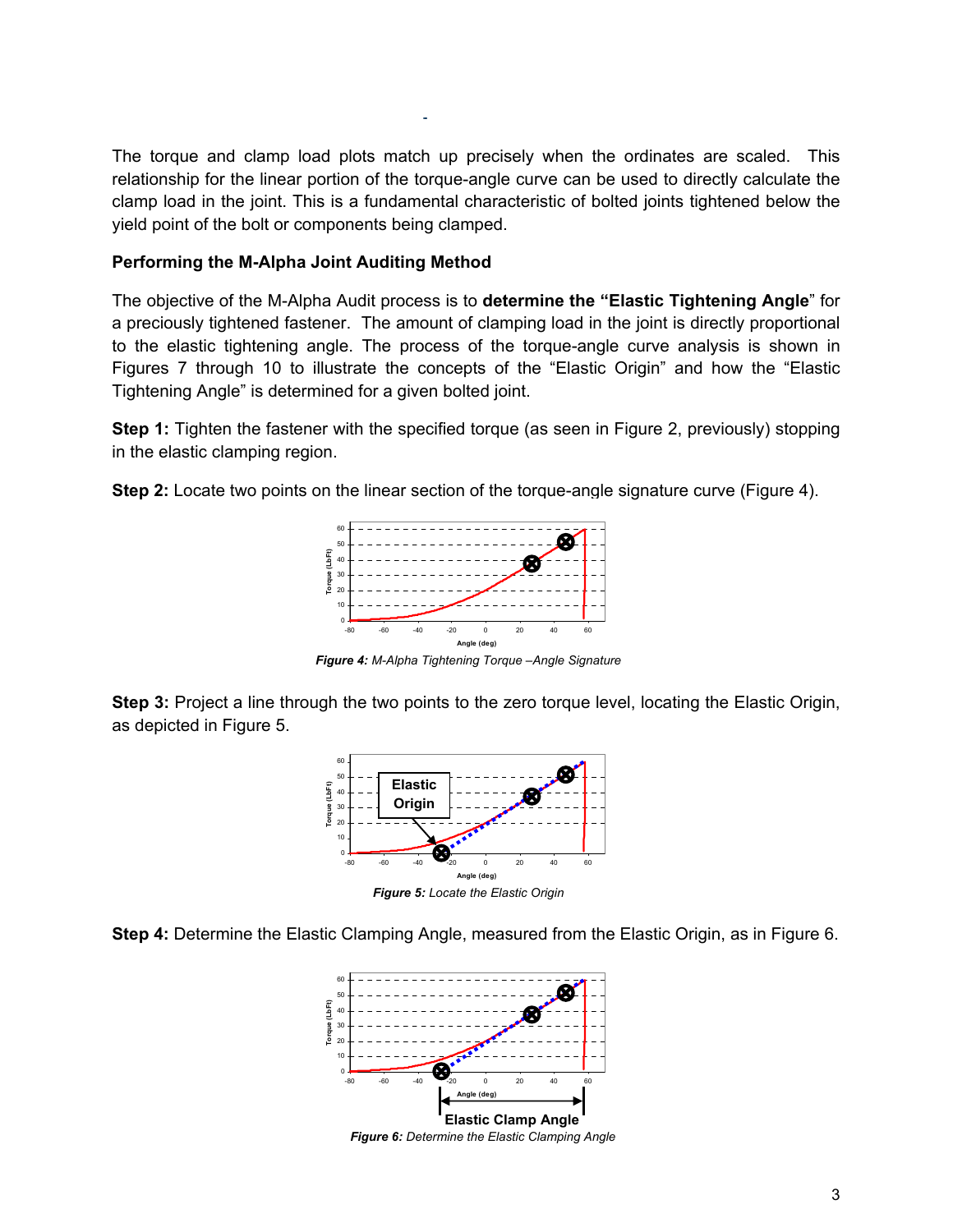Measure the Elastic Clamp Angle from the Elastic Origin to obtain the final torque value. The clamping force achieved by the fastener is directly proportional to the measured Elastic Clamping Angle. Knowing how the torque-angle signature looks when tightening a fastener helps to understand the M-Alpha Audit method.

#### **M-Alpha Torque-Tension Audits**

Torque audits typically involve tightening a pre-assembled joint a small additional angle, usually as little as 5 degrees or less and rarely more than 10 degrees.



*Figure 7: "Traditional" Breakaway Tightening Audit Signature* 

Traditional audits simply measured the peak torque values or used a calculation algorithm to more accurately locate a residual torque value as a measure of the joint integrity. The M-Alpha method allows the residual torque value to be measured, as shown in Figure 7. More importantly, a paradigm concept, the M-Alpha audit can provide an accurate estimate of the residual clamping load on the tightened fastener.

To illustrate the M-Alpha Audit, overlay the audit signature (Figure 7) with the installation signature (Figure 2) as shown in Figure 8.



The audit signature created by advancing (tightening) the fastener a few degrees will simply be a continuation of the torque angle curve on the same linear slope in the elastic tightening region.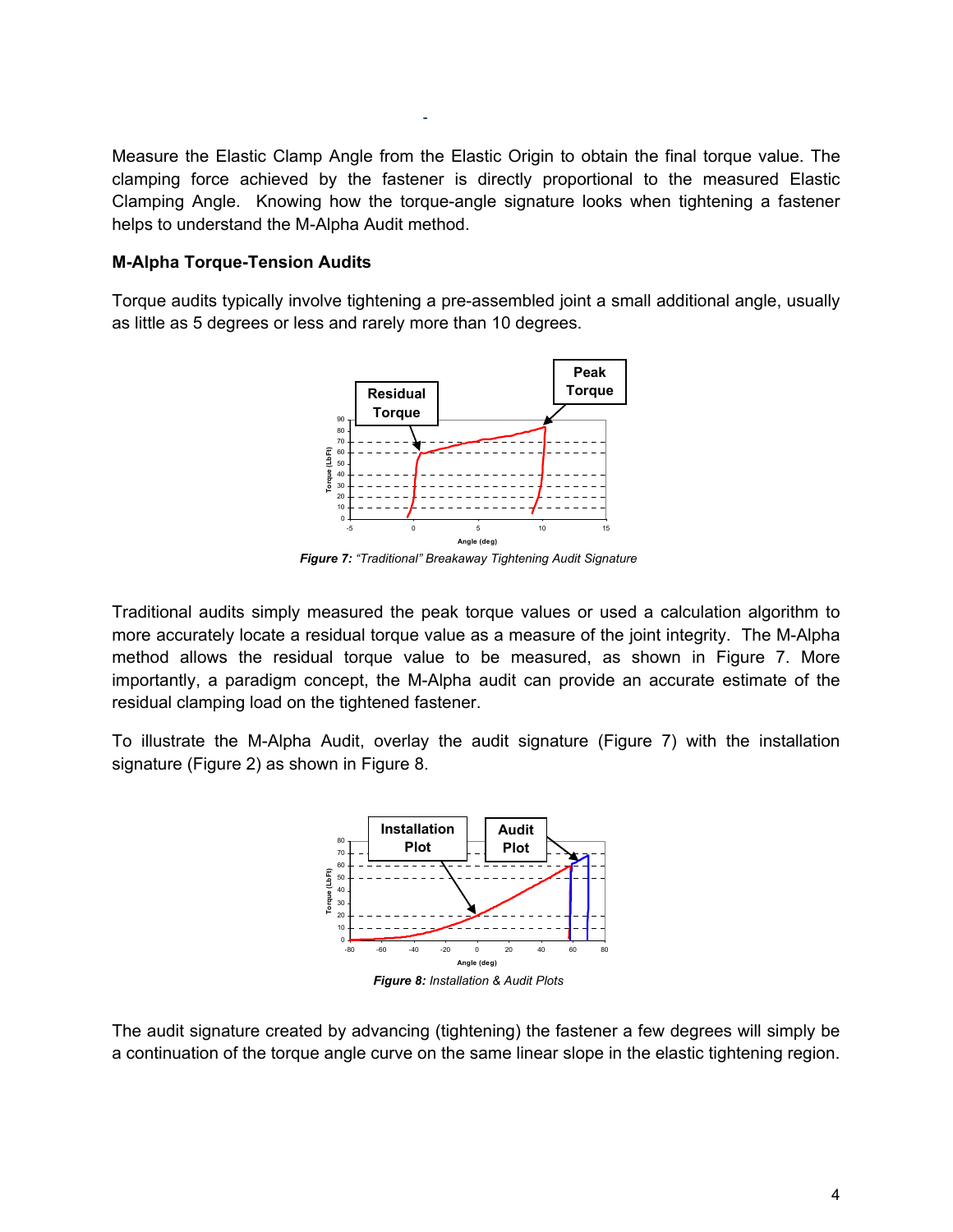

The M-Alpha Audit is accomplished by advancing the fastener in the tightening direction, projecting a tangent line to the audit signature to locate the elastic origin, and measuring the angle from elastic origin to the residual torque point. The residual tension on the fastener is proportional to the elastic clamping angle determined by the audit. Multiply the Audit Clamp Angle by the Angle-Tension Coefficient to estimate the actual tension on the fastener, as seen in Figure 9 above.

The M-Alpha method can be used to estimate the **relative clamp load** in a tightened joint. For this application the exact elastic tightening angle of clamp force coefficient does not need to be known. An example of this application would be to determine the relative clamping forces on the five lug nuts on a single automotive wheel, or all twenty lug nuts on the four wheels.

To get an **accurate estimate of clamping force** on a bolted joint being audited, the relationship between torque, clamp load and angle must be experimentally determined or calculated. A clamp load/degree coefficient can be determined experimentally using stain gaged bolts, force washers, elongation measurement, or ultrasonic elongation equipment. Calculations are easily done using the SR1 Bolted Joint Design/Analysis program. (Note: For more information, please visit www.pcbloadtorque.com)

With the M-Alpha Audit, engineers and technicians have a powerful tool to use in their quest to assure reliable bolted joints on machinery, steam turbines, gas turbines, compressors, pumps, electric motors, wind energy towers, highway signs, bridges, and more.